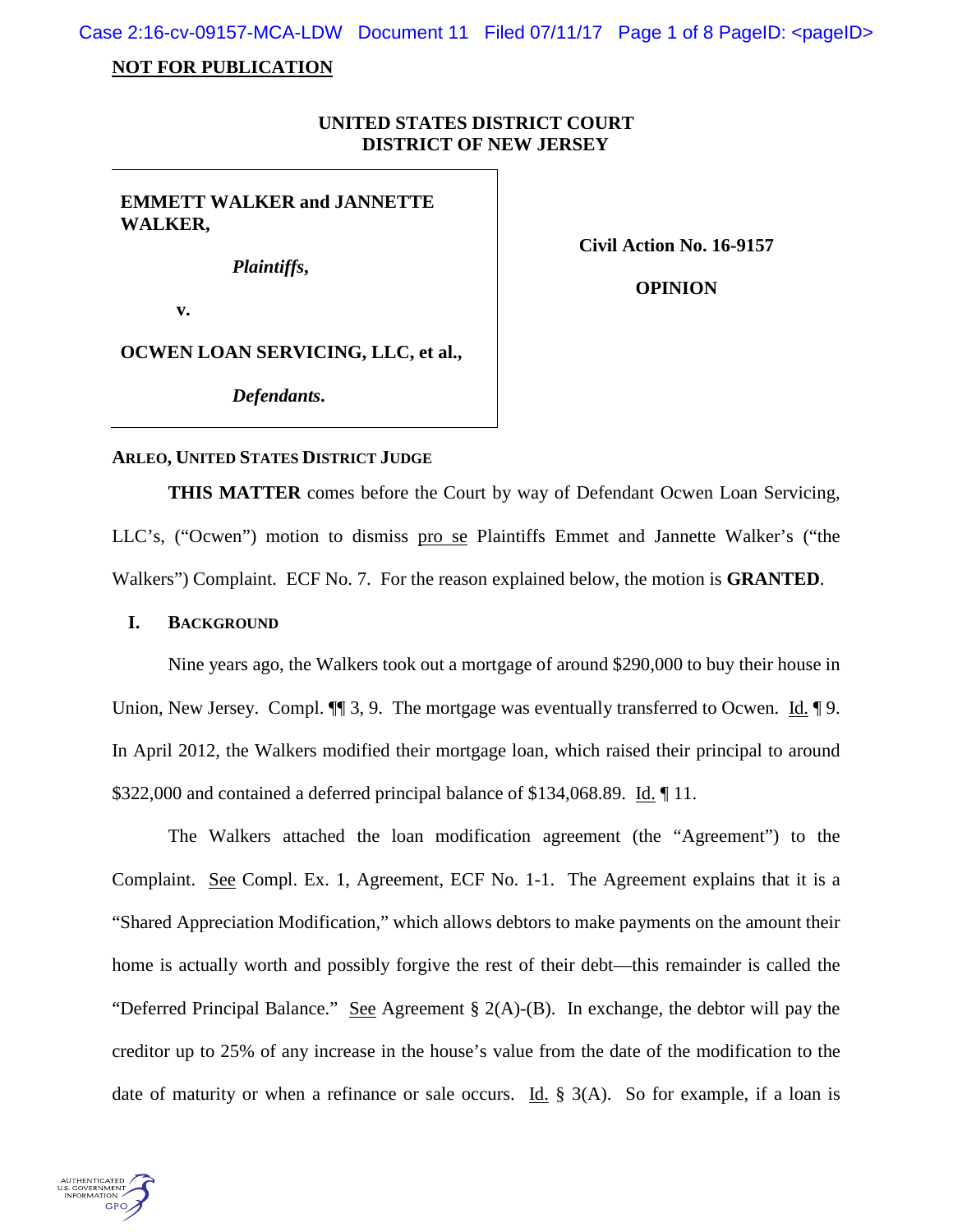modified to \$150,000 and the debtor sells the house for \$200,000, then the creditor will receive 25% of \$50,000. See Offer Letter at 2, ECF No. 1-1. The Agreement also explains that the Deferred Principal Amount can be completely forgiven in one-third installments over three years as long as the debtor stays current on their payments. Agreement  $\S 2(C)$ . The Agreement provided by the Walkers corroborates the figures for the modified principal and deferred amount stated in the Complaint. See id.  $\S$  2(A), (B).

In 2013, Ocwen filed an IRS Form 1099–C, Cancellation of Debt, reporting a cancellation of \$134,068.89. Id. ¶ 12. The Walkers allege that Ocwen's filing of the Form 1099–C "require[ed] [the Walkers] to include this alleged loss in [the Walkers'] 2012 income." Id. The same thing happened in 2015: Ocwen again reported a "cancellation" for \$134,068.89 and filed another Form 1099–C, which "requir[ed]" the Walkers to include that amount in their income. Id. ¶ 13.

The Walkers allege, however, that Ocwen did not cancel the Walker's debt. That means, they claim, the reported cancellations were false and misleading because they still have to pay the deferred balance. Id. ¶¶ 12-13. They also allege that they were harmed because they were "wrongly subject to federal tax liability in the amount of \$134,068.99," they "satisf[ied] their federal tax obligations pursuant to the cancellation of debt reported by [Ocwen]," and they were "subjected to a higher income from which [they] did not actually derive any benefit." Id. ¶¶ 16, 18.

In December 2016, they filed a three-count Complaint against Ocwen for (1) violation of the New Jersey Consumer Fraud Act ("NJCFA"), (2) fraud, and (3) misrepresentation.

### **II. LEGAL STANDARD**

When considering a Rule 12(b)(6) motion to dismiss, the court accepts as true all of the facts in the complaint and draws all reasonable inferences in favor of the plaintiff. Phillips v. Cnty.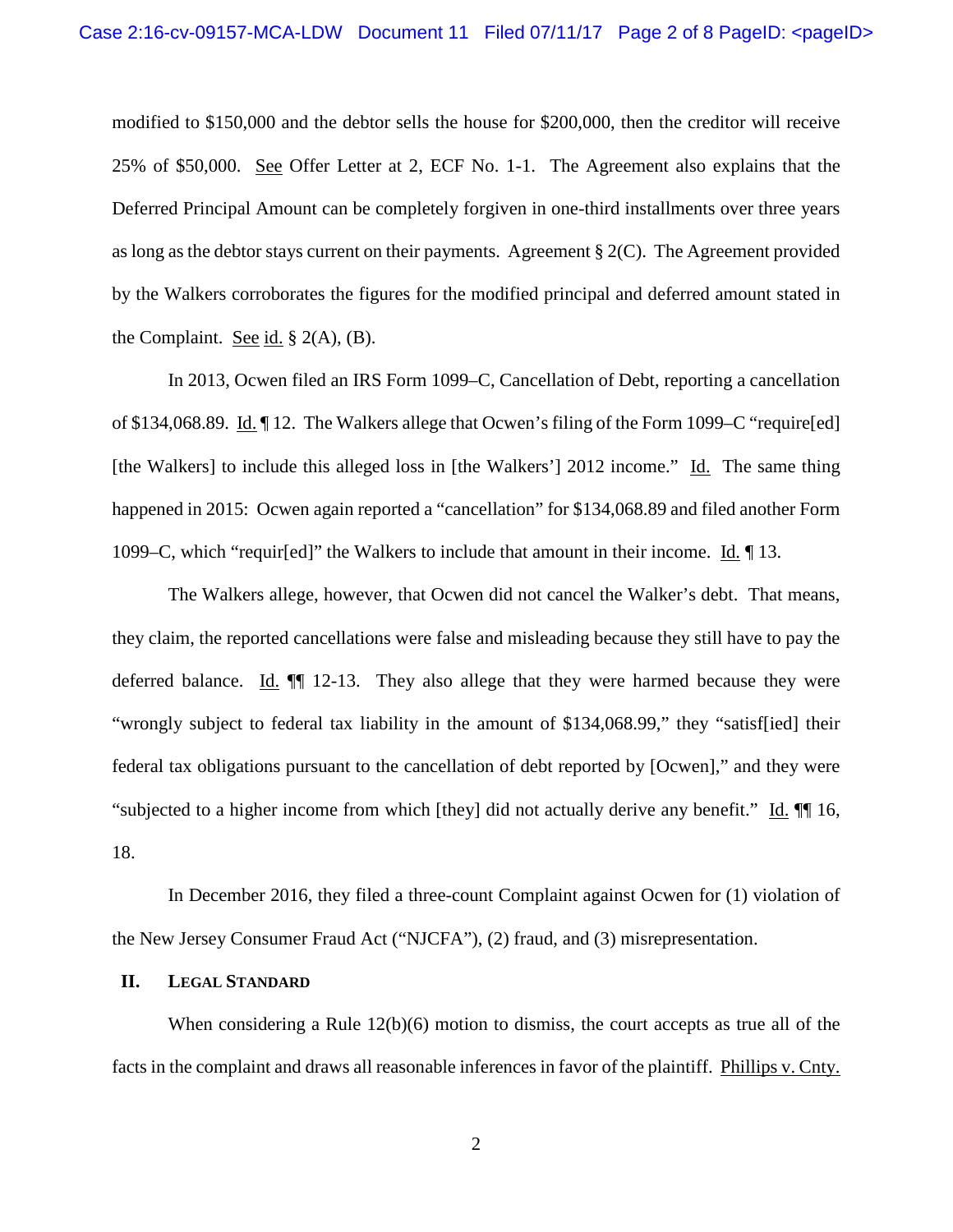of Allegheny, 515 F.3d 224, 231 (3d Cir. 2008). Dismissal is inappropriate "merely because it appears unlikely that the plaintiff can prove those facts or will ultimately prevail on the merits." Id. The facts alleged, however, must be "more than labels and conclusions, and a formulaic recitation of the elements of a cause of action will not do." Bell Atl. Corp. v. Twombly, 550 U.S. 544, 555 (2007). The allegations in the complaint "must be enough to raise a right to relief above the speculative level." Id. Accordingly, a complaint will survive a motion to dismiss if it provides a sufficient factual basis such that it states a facially plausible claim for relief. Ashcroft v. Iqbal, 556 U.S. 662, 678 (2009).

In addition, where the plaintiff is proceeding pro se, the Court construes the pleadings liberally and holds them to a less stringent standard than those filed by attorneys. Giles v. Kearney, 571 F.3d 318, 322 (3d Cir. 2009) (citing Haines v. Kemer, 404 U.S. 519, 520-21 (1972)). Nevertheless, "pro se litigants still must allege sufficient facts in their complaints to support a claim." Mala v. Crown Bay Marina, Inc., 704 F.3d 239, 245 (3d Cir. 2013).

#### **III. ANALYSIS**

Ocwen asserts first that the NJCFA claim fails, and argues that the same reasons preclude the other claims too. "To state a cause of action under the CFA, a plaintiff must allege: (1) an unlawful practice by the defendants; (2) an ascertainable loss by plaintiff; and (3) a causal nexus between the first two elements . . . ." Maniscalco v. Brother Int'l Corp. (USA), 627 F. Supp. 2d 494, 499 (D.N.J. 2009).

Ocwen argues that none of the three elements is met. The Court agrees that there is no unlawful practice here, so it ends its analysis at the first element.

The NJCFA defines "unlawful practice" as an "unconscionable commercial practice, deception, fraud, false pretense, false promise, [or] misrepresentation . . . ." N.J.S.A. § 56:8–2.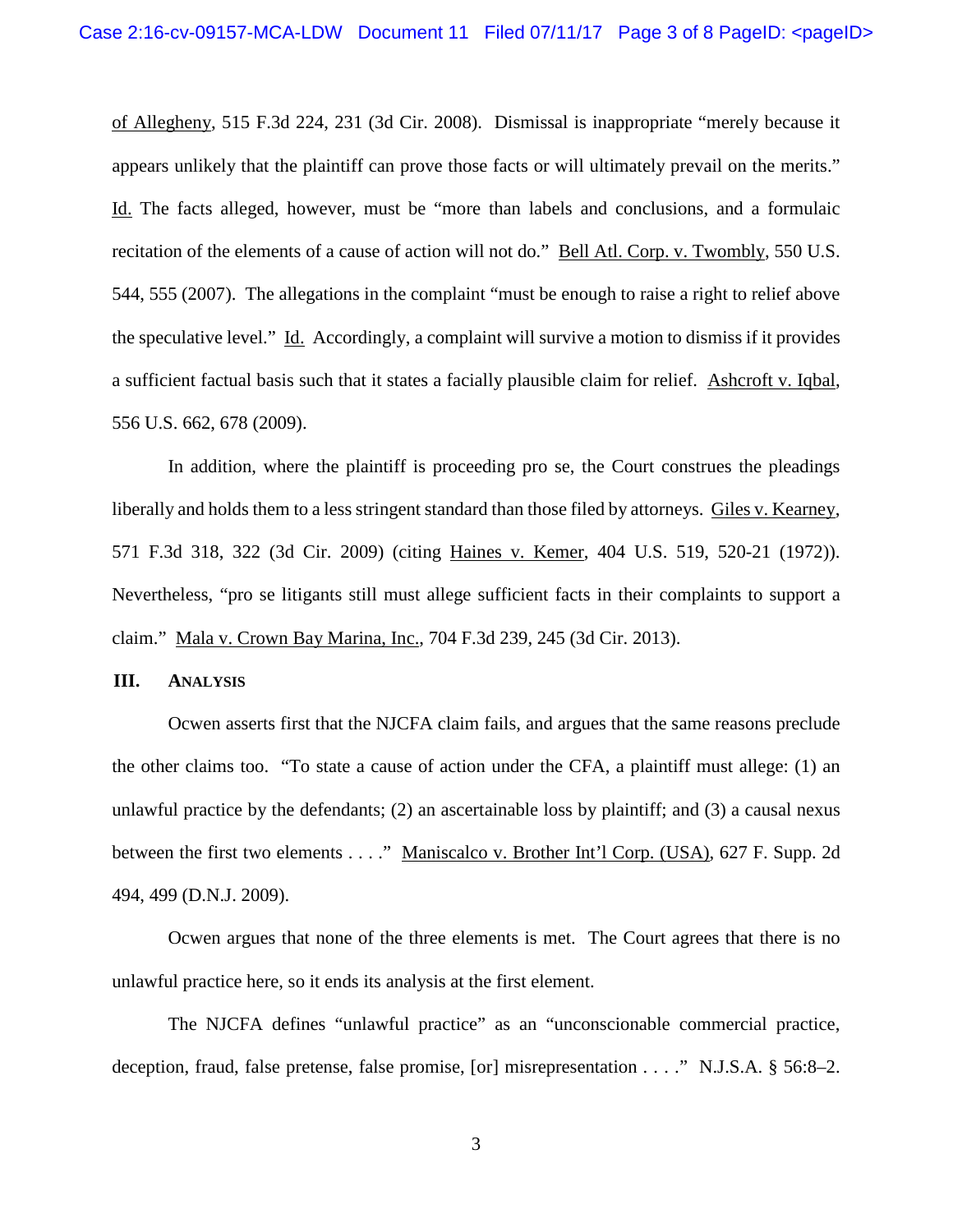Where, as here, the alleged violation involves an affirmative act, "intent is not an essential element and the plaintiff need not prove that the defendant intended to commit an unlawful act." Cox v. Sears Roebuck & Co., 138 N.J. 2, 17-18 (1994) (citation omitted). Ultimately, a practice is actionable if it is "misleading and . . . outside the norm of reasonable business practice in that it will victimize the average consumer . . . ." New Jersey Citizen Action v. Schering-Plough Corp., 367 N.J. Super. 8, 13 (App. Div. 2003) (citation and quotes omitted).

The Walkers claim that it was an unlawful practice for Ocwen to report cancellations of debt on the Form 1099–Cs. It was unlawful, they contend, because Ocwen did not actually cancel the debt and the amount is still due. See, e.g., Compl. ¶ 15. Their theory fails to state a claim. As explained below, the IRS requires Ocwen to file a Form 1099–C to disclose that the parties reached an agreement to forgive the debt, even though the debt was not yet forgiven. Since the Walker's theory of liability stems solely from the fact that Ocwen filed the Form 1099–C, but Ocwen was required by law to file it, Ocwen did not commit an "unlawful practice" under the NJCFA.

The Court's finding requires discussion of the Internal Revenue Code's (the "Code") reporting requirements and the IRS regulations behind the Form 1099–C. Thankfully, the Court of Appeals for the Fourth Circuit has already explicated the issue, see F.D.I.C. v. Cashion, 720 F.3d 169, 178 (4th Cir. 2013), so the Court need not enter this thicket alone. In Cashion, the Fourth Circuit explained as follows: The Code sets forth certain reporting requirements to the IRS, 26 U.S.C. § 6050P, which the IRS regulations have implemented through the Form 1099–C filing requirement:

> any applicable entity . . . that discharges an indebtedness of any person . . . must file an information return on Form 1099–C with the Internal Revenue Service. Solely for purposes of the reporting requirements of [the applicable statute and this regulation], a discharge of indebtedness is deemed to have occurred . . . if and only if there has occurred an identifiable event described in paragraph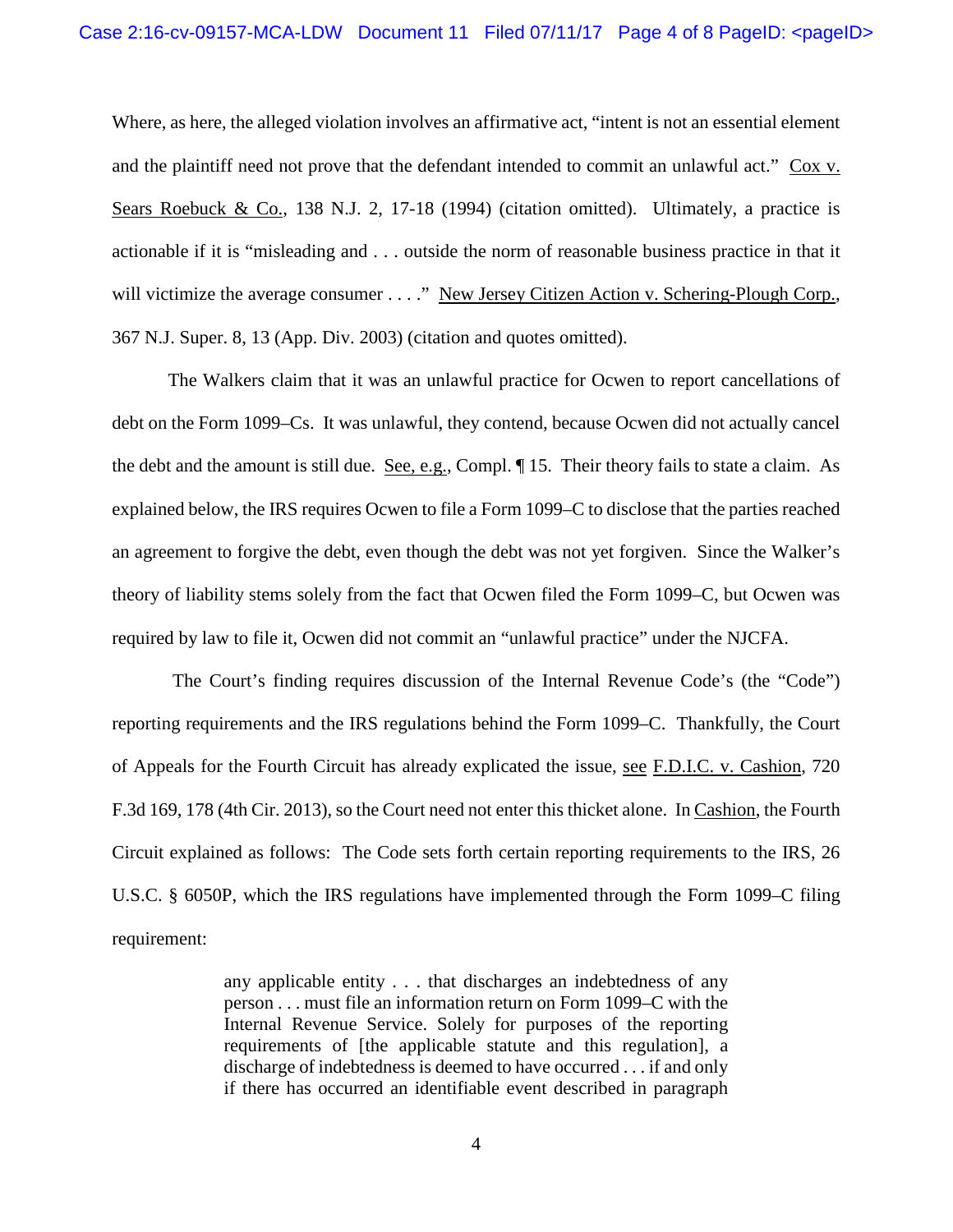(b)(2) of this section, *whether or not an actual discharge of indebtedness has occurred* on or before the date on which the identifiable event has occurred.

26 C.F.R. § 1.6050P–1(a) (emphasis added). Subsection (b)(2) of 26 C.F.R. § 1.6050P–1 lists eight "identifiable events" that trigger the reporting obligation. One of the identifiable events is discharge by agreement of the parties at less than full consideration. § [1](#page-4-0).6050P-1(b)(2)(i)(F).<sup>1</sup>

There are three main takeaways from these regulations: a creditor "must" file a Form 1099–C when one of several events occur; one of those events is an agreement between the parties to discharge the debt at some point in the future; and when a creditor files the form, they are satisfying an IRS reporting obligation, but they are not necessarily discharging the debt. Cashion, 720 F.3d at 178-79. Consistent with that reading, the IRS has explained that it "does not view a Form 1099–C as an admission by the creditor that it has discharged the debt and can no longer pursue collection." Id. at 179 (quoting I.R.S. Info. 2005–0207, 2005 WL 3561135 (Dec. 30, 2005)).

Here, the Walkers claim that Ocwen's filings of the Form 1099–Cs were "false, inaccurate, misleading, and illegal . . . ." Compl. ¶ 15. They claim so because the deferred principal amount was not actually canceled and they still owe it. Based on Cashion's discussion of the regulations, however, neither theory is actionable. In their Agreement, Ocwen promised to forgive the Walker's deferred balance over three years as long as they were up to date on their payments. As such, one of the "identifiable events" in the regulation occurred—i.e., an agreement to discharge a debt at less than full consideration. Since one of the events occurred, section 1.6050P–1(a) required Ocwen to file the Form 1099–C to report the event, even though the debt was not

<span id="page-4-0"></span><sup>&</sup>lt;sup>1</sup> There are seven events that exempt a creditor from filing a Form 1099–C, see 26 C.F.R. § 1.6050P-1(d)(1)-(7), but none appears relevant. The events include, for example, discharge of investment debt, discharge of interest alone, and release of a co-obligor. Id.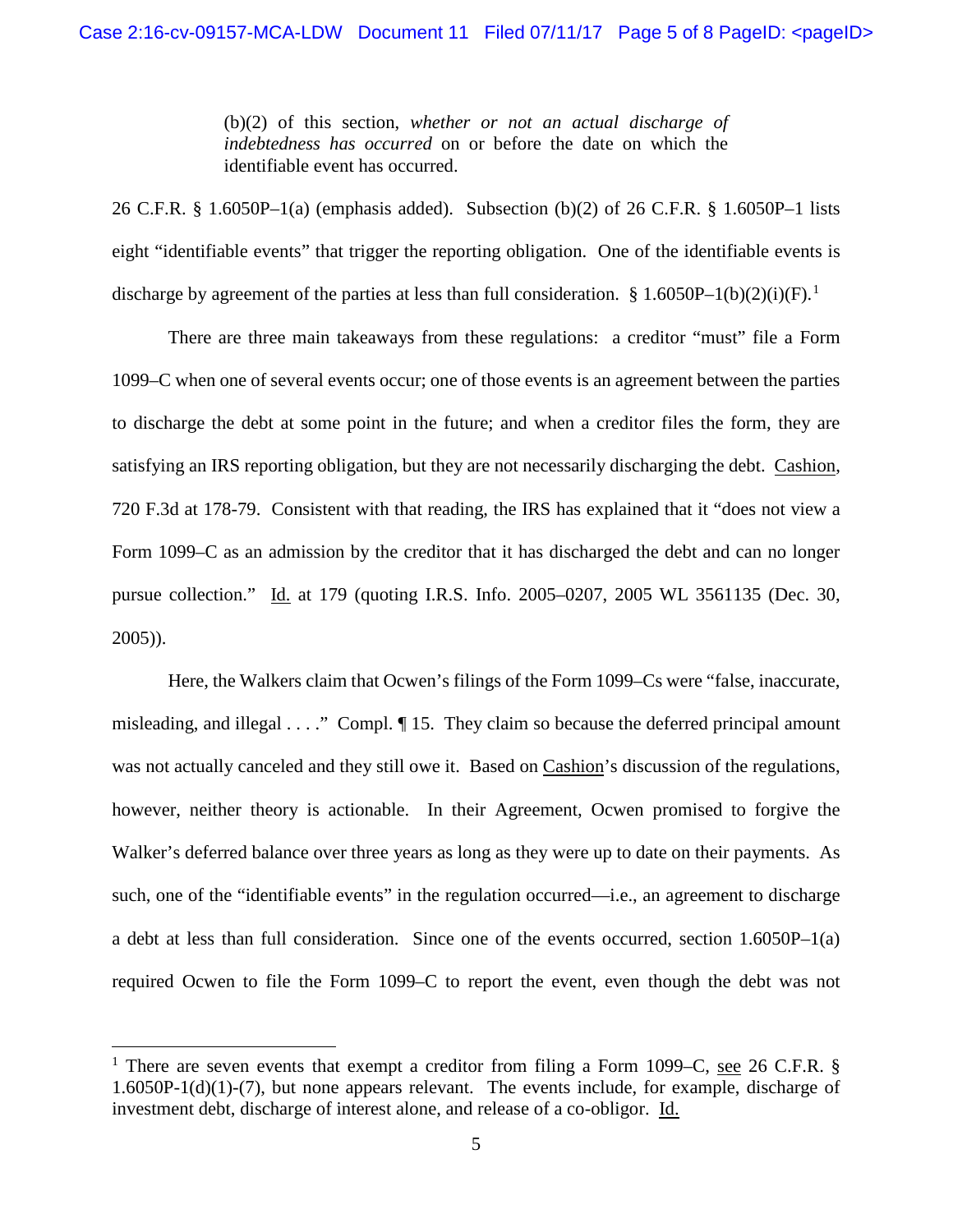discharge at that moment. And Ocwen was still allowed to collect on the deferred balance after filing the Form 1099–C. See I.R.S. Info. 2005–0207. Based on these requirements, Ocwen's Form 1099–C was not false, inaccurate, or misleading. It was a required business practice.

That is not to say that these technical rules are easily understood by the common consumer. But the Form 1099–C tries to mitigate the confusion. In particular, it contains an instructions section that attempts to decipher the rules. The one-page form Ocwen sent to the Walkers contains a section marked "Instructions for Debtor." Compl. Ex. 3. The section states, "You received this form because . . . an applicable financial entity (a creditor) has discharged (canceled or forgiven) a debt you owed, or because an identifiable event has occurred that either is or is deemed to be a discharge of a debt of \$600 or more." Id. It then explains when the debtor does and does not have to report the discharged amount as income: "If a creditor has discharged a debt you owed, you are required to include the discharged amount in your income," but "you may not have to include all of the canceled debt in your income . . . If an identifiable event has occurred but the debt has not actually been discharged, then include any discharged debt in your income in the year that it is actually discharged . . . ." Id. Thus, the form contemplates a situation where a creditor could list an amount in the Form 1099–C but that amount would not yet count as taxable income to the debtor. In other words, it attempts to avoid the exact misunderstanding that befell the Walkers by warning them that their debt may not have been forgiven yet.

Importantly, there does not appear to be any surrounding circumstances that could have misled the Walkers into thinking their debt was actually discharged and no longer owed. There are no allegations that Ocwen had any other contact with the Walkers about the discharge beyond the Agreement itself. And the Agreement's explanation of the discharge is relatively clear and concise. The Agreement and the FAQ section discuss the deferred principal, explain that it could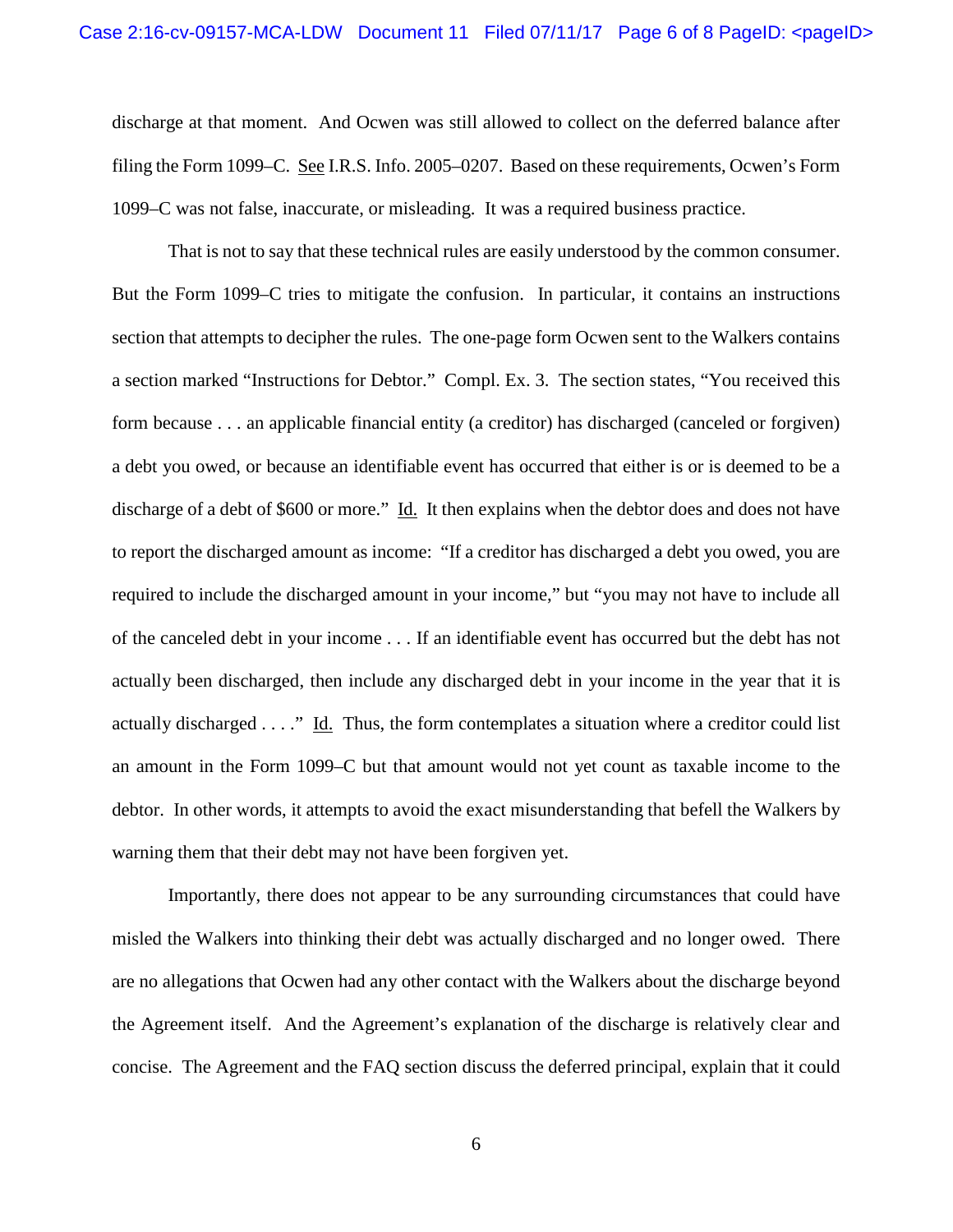be forgiven, and say how that could happen. See Agreement  $\S$  2(c); FAQ at 2. The documents also explain that the forgiveness would not occur right away, but over three years. Moreover, none of the documents discusses early forgiveness of the debt. So when the Walkers received the first Form 1099–C in 2013—only a year after they signed the Agreement—it was not possible for the entire debt to be forgiven. Yet they claimed the full amount as income. See Compl. ¶ 12.

In their brief, the Walkers concede that the Form 1099–C does not say that the creditor actually canceled the debt. They argue instead that the form evidenced Ocwen's fraudulent intent. They state, "though it is true that a debt does not have to be discharged to be reported on a 1099C [sic], there has to be some *intention* to discharge on the creditor's part. Ocwen clearly does not have any intention to cancel the debt." Opp'n Br. at 4 (original emphasis), ECF No. 9. There are two problems with their argument. First, it is a different theory from the one in their Complaint. Whereas the Complaint states that the Form 1099–C was false because the debt was not canceled, the brief states that it was false because Ocwen will not honor its agreement to discharge the debt in the future. The Court's review is limited to the allegations in the Complaint; it cannot consider new theories that are raised for the first time in opposition briefs. Com. of Pa. ex rel. Zimmerman v. PepsiCo, Inc., 836 F.2d 173, 181 (3d Cir. 1988). Second, nothing in the Complaint or brief suggest that Ocwen intends to renege on its promise to discharge the debt if the Walkers satisfy their payment obligations.

In sum, it appears that Walker's overpayment of income tax did not flow from anything Ocwen did. Rather, it flows from the complicated rules of the Code and the IRS regulations, and the Walkers' misreading of the instructions on the Form 1099–C itself. Their mistake is understandable, but it is not actionable under the NJCFA.

7